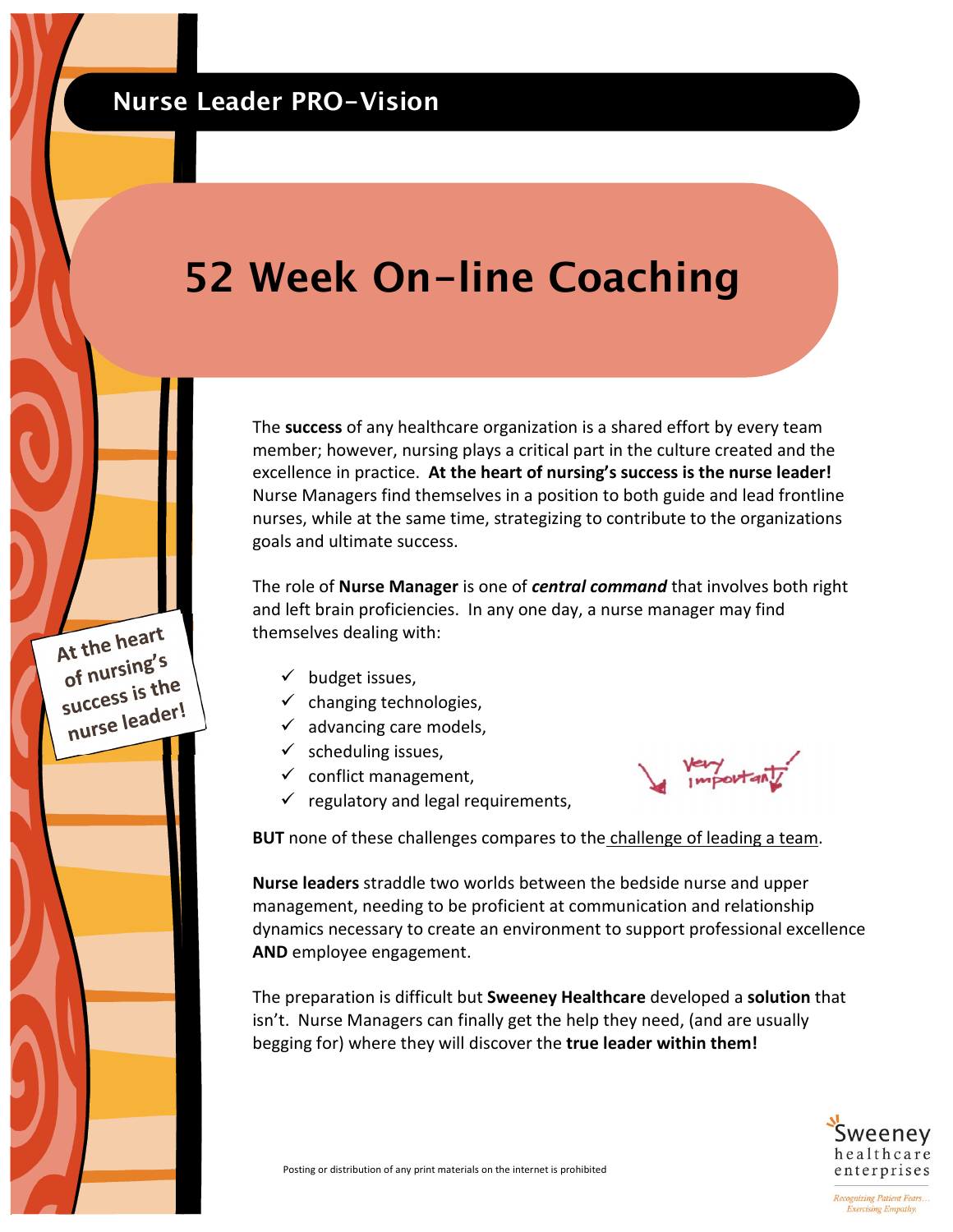

What does the **Nurse Leader PRO-Vision On-line Coaching** look like?

**Nurse Leader PRO-Vision Coaching** is an experiential, guided discovery for nurse leaders that happens over a 12 month period on-line. In this coaching program each **nurse leader will receive:** 

- **a 2-3 minutes video** from Colleen in their in-box each week and
- an **electronic print piece called a 'Discovery'**, themed around a targeted subject.
- a **Nurse Leader PRO-Vision Exercise** that is required to be completed within the week and
- a monthly Q&A call hosted by Colleen to field any questions asked by email.

## What content is covered in the **Nurse Leader PRO-Vision On-line Coaching?**

Budget, scheduling and regulatory requirements, although challenging, can always be learned, just like any proficiency- **those things are NOT taught here**. But discovering how to be an effective leader, who does all those things, is what we teach.

The notion of being a *born leader* is a myth. And so is the fact that a name badge with a leadership title makes you a leader. Nurse leaders are many times put in a position of leadership because they were good clinicians and delivered care to patients, setting them apart. And suddenly with a new title, they are faced with **one of the most difficult jobs out there**. So much is expected, with so little preparation for the job. And **nurse leaders** find themselves working harder, faster and longer, nearing total burnout.

**Leadership is a journey** that is best taken when guided. **The Nurse Leader PRO-Vision On-line Coaching** is about guided leadership development (and a whole lot more!) The **Nurse Leader PRO-Vision On-line Coaching** was developed jointly by a team of professionals in the field of psychology, behavioral science and of course, input from trusted nurse leaders. And it's all about leadership and Leadership is best practices.

One of the advantages I have is that I get to work with organizations that are doing well and performing in **the top decile** when it comes to HCAHPS.

I will interview many of those nurse leaders and share their insights (and secrets) with **YOU**! *Leadership* will be addressed first since everything is built on it. Then, topics that are practical and helpful will build on the lessons from the previous weeks.



Leauerey!